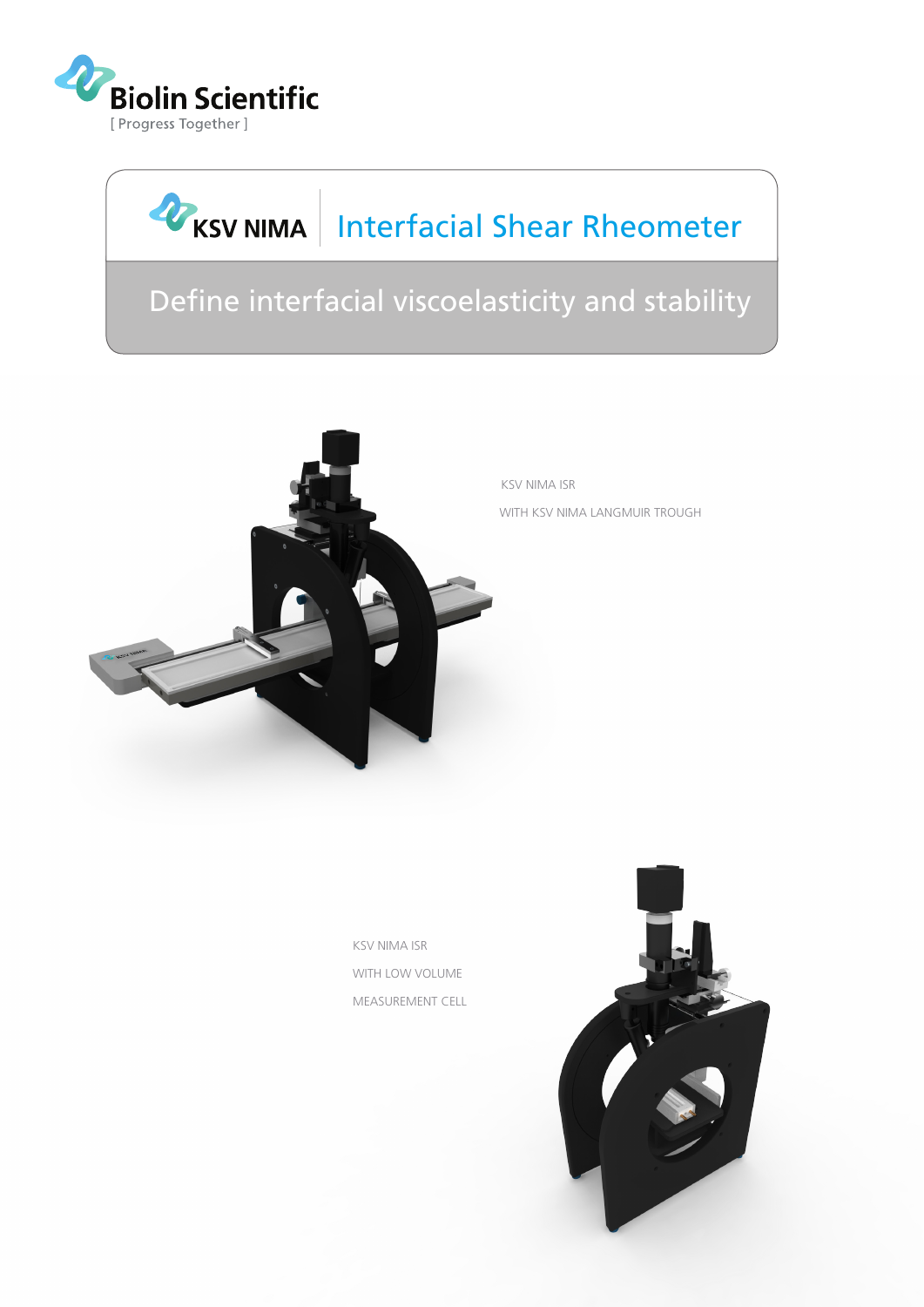# KSV NIMA Interfacial Shear Rheometer

The KSV NIMA Interfacial Shear Rheometers provide the most sensitive technology to define interfacial (gas-liquid and liquid-liquid) viscoelasticity. It is a tool for your research and development to analyze foam and emulsion stability, and characterize your proteins and surfactants. Combining the KSV NIMA ISR with the KSV NIMA Langmuir Trough system gives you a unique possibility to control the monolayer packing density and surface pressure while measuring.



## [ APPLICATIONS ]

The relationship between stress and deformation defines the rheological properties of a film. Most thin films encountered in vivo and in industrial applications are viscoelastic, where this relationship is intermediate between purely viscous and purely elastic.

The rheological properties are extremely important for defining product stability. Applications can be found in many industries. For example proteins, polymers, pigments, fluoroalkanes and other emulsifiers are strong stabilizers in dispersions and used in the pharmaceutical, cosmetic and food industries.

The KSV NIMA Interfacial Shear Rheometer (ISR) can be used for:

## **Prediction of emulsion, froth and foam stability**

Viscoelasticity of an interface can predict the stability of a complex fluid. Micelle/droplet fusion and fission are largely dependent on the interfacial viscoelasticity.

### **Determination of thin film structure**

The presence of networking, hydrogen bonding and other interactions can be detected from the viscoelastic behaviour of films.

## **Examination of phase transitions**

Thin film phase transitions can lead to a change in rheological properties (not always shown in a Langmuir isotherm compression).

#### **Real-time monitoring of surface reactions**

Surface gelation, network formation and protein denaturation at interfaces are detected from the changes in the viscoelastic properties.

### **Continuous monitoring of molecule adsorption into interfaces**

Especially in biological systems the adsorption and desorption at interfaces and surfaces can change viscoelasticity. Many processes in cells such as mitosis are highly dependent on membrane rheology.

## [ WORKING PRINCIPLE ]

The method marks a quantum leap in technology from the traditional rotational rheometers that lack the sensitivity to probe many of the phenomena occurring within a thickness range of a few nanometers. A magnetized probe, positioned at the air-liquid or liquid-liquid interface, is moved using a magnetic field. The movement of the probe is recorded with a digital camera from above. By measuring any changes in the movement of the probe the surface modulus can be calculated and divided into the elastic and viscous properties of the film.

## [ MEASURING OPTIONS ]

## **Dynamic measurement**

In a dynamic test, the instrument provides both the elastic (storage) and viscous (loss) moduli,  $G'(\omega)$  and  $G''(\omega)$  respectively. The relative magnitudes of these two properties immediately provide information whether the film behaves more like an elastic membrane or a viscous fluid film. These quantities can be converted to the dynamic, interfacial viscosity, μs\*. The measurements can be performed as a function of frequency, time, strain, temperature or surface pressure.

Allows measurements of:

- · Elastic (storage) modulus, G' · Dynamic interfacial viscosity, μ<sub>s</sub>\*
- · Viscous (loss) modulus, G''

## **Static measurement**

In creep compliance test mode, the instrument provides information on whether the system behaves more like an ideal Newtonian liquid (dashpot model) or ideal elastic (spring model). Viscoelastic systems are more complex as they combine both elements. These can be modelled with Maxwell and Kelvin-Voigt models. From the models the film interfacial surface viscosity, ηs, storage modulus, G, and relaxation time, τ, can be calculated.

Allows measurements of:

- · Surface / interfacial viscosity, ηs · Relaxation times, τ
- · Elastic moduli, G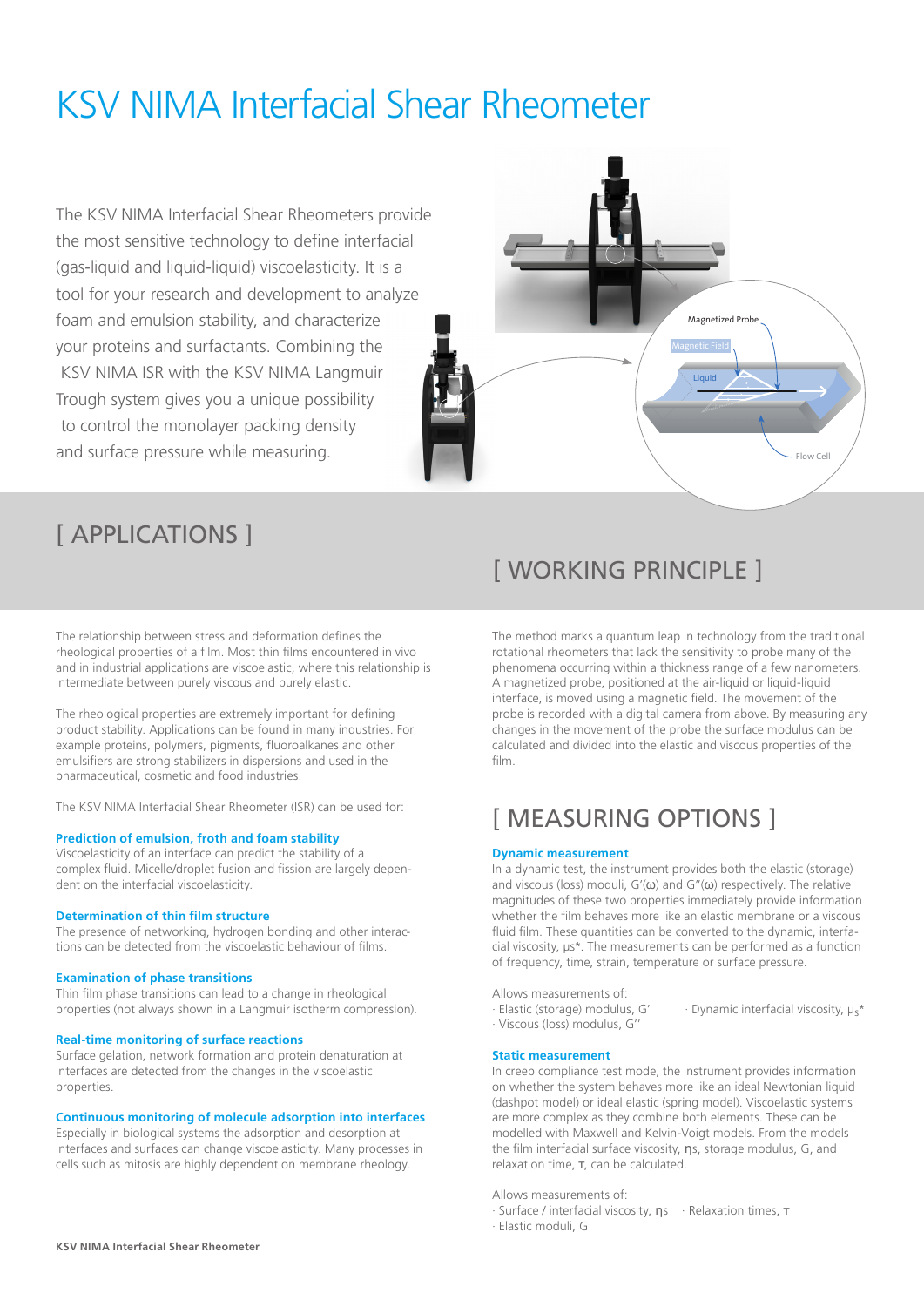# KSV NIMA ISR Product range

The KSV NIMA ISR can be equipped with either a KSV NIMA Langmuir Trough (or Liquid-Liquid Trough) for simultaneous control of the film packing density or a Low Volume Measurement cell to work with small interfacial areas and reduced suphase volumes.

Both systems enable surface pressure measurement thanks to the integrated highly sensitive Wilhelmy balance. The Langmuir Trough and the Low Volume Measurement Cell are divided into an upper and lower compartment which can be used to study film viscoelasticity at the liquid-air or liquid-liquid interface.

## KSV NIMA ISR with KSV NIMA Langmuir Trough

Combining the KSV NIMA ISR with a Langmuir Trough or Liquid-Liquid Trough allows controlling the compression of both soluble and insoluble films during the measurements. Like with any KSV NIMA Langmuir Trough, measurements of Isotherms, Isobars and interfacial dilational rheology are possible. Please ask for the KSV NIMA Langmuir and Langmuir-Blodgett brochure for additional information on Langmuir Troughs.

## KSV NIMA ISR with Low Volume Measurement Cell

When working with valuable compounds and subphases, the KSV NIMA ISR can be used with the Low Volume Measurement Cell which require as little as a 4.7 ml of subphase. It is ideal to study material adsorption and reaction at interfaces. A quartz glass cover minimises liquid evaporation and reduces the influence of airflows. An integrated water circulator enables temperature control from 10 to 60°C. Two injection ports on each end of the Cell enable easy injection of materials (e.g. proteins, enzymes) in the subphase and allow gradual subphase exchange while measuring.



## [ PRODUCT BENEFITS ]

KSV NIMA ISR is the most sensitive rheometer able to measure very weak elastic and viscous moduli of surfaces and interfaces.

• The most sensitive interfacial rheometer available—it is able to measure very weak elastic and viscous moduli of surfaces and interfaces. The high sensitivity of the method is due to fact that the low inertia hydrophobic probe is moved by magnetic field without mechanical connections. The high sensitivity is crucial in many applications, for example with experiments on fatty acids.

• In many applications, such as with biofilms, the long-lasting chemical interactions and film creation kinetics need to be followed in real-time. KSV NIMA ISR is the most suitable instrument for the long-lasting experiments as the probe is floating at the interface, and therefore its location does not demand any adjustments to compensate the influence of evaporation.

• The only interfacial rheometer to enable **Simultaneous** measuring and controlling of surface pressure due to easy integration with KSV NIMA Langmuir Troughs. This makes it possible to correlate rheological data with monolayer surface pressure and phase transitions that are crucial when working with insoluble surfactants.

• Possibility to work with low volumes down to 4.7 mL saves time and cost when working with valuable compounds and subphases.

• Built-in data plotting option with capability of viewing multiple measurement results in one graph. Measured data can easily be exported and converted to a data file that is readable using common plotting software.